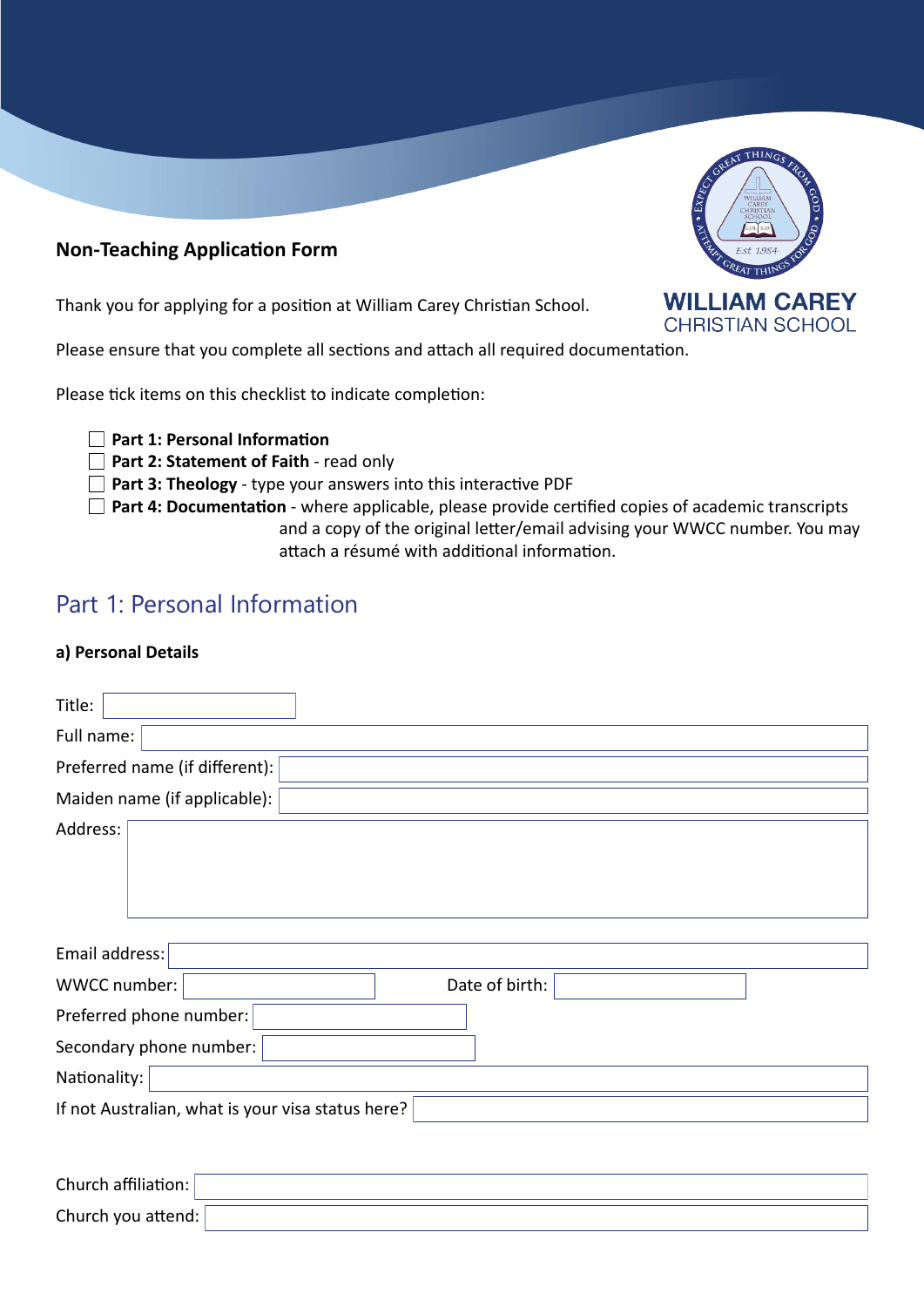### **b) Position**

| Position for which you are applying:                                                                          |  |
|---------------------------------------------------------------------------------------------------------------|--|
| If casual, which days are you available?<br>Monday Tuesday Wednesday Thursday<br>$\Box$ Fridav                |  |
| c) Academic Record                                                                                            |  |
| Please list your tertiary qualifications, including any incomplete studies. Please attach certified copies of |  |

transcripts for any tertiary qualifications.

| 1. Institution:                             |
|---------------------------------------------|
| Qualification:                              |
| Major:                                      |
| Year completed/expected year of completion: |
|                                             |
| 2. Institution:                             |
| Qualification:                              |
| Major:                                      |
| Year completed/expected year of completion: |
|                                             |
| 3. Institution:                             |
| Qualification:                              |
| Major:                                      |
| Year completed/expected year of completion: |
|                                             |
| 4. Institution:                             |
| Qualification:                              |
| Major:                                      |

Year completed/expected year of completion:  $\lceil$ 

| 1. Position:                |                                                                                                                                                                                                   |
|-----------------------------|---------------------------------------------------------------------------------------------------------------------------------------------------------------------------------------------------|
| Employer:                   |                                                                                                                                                                                                   |
| Full time/part time/casual: |                                                                                                                                                                                                   |
| Start date:                 | Finish date:                                                                                                                                                                                      |
|                             |                                                                                                                                                                                                   |
| 2. Position:                |                                                                                                                                                                                                   |
| Employer:                   |                                                                                                                                                                                                   |
| Full time/part time/casual: |                                                                                                                                                                                                   |
| Start date:                 | Finish date:                                                                                                                                                                                      |
|                             |                                                                                                                                                                                                   |
| 3. Position:                |                                                                                                                                                                                                   |
| Employer:                   |                                                                                                                                                                                                   |
| Full time/part time/casual: |                                                                                                                                                                                                   |
| Start date:                 | Finish date:                                                                                                                                                                                      |
| 4. Position:                |                                                                                                                                                                                                   |
| Employer:                   |                                                                                                                                                                                                   |
| Full time/part time/casual: |                                                                                                                                                                                                   |
| Start date:                 | Finish date:                                                                                                                                                                                      |
|                             |                                                                                                                                                                                                   |
| 5. Position:                |                                                                                                                                                                                                   |
| Employer:                   |                                                                                                                                                                                                   |
| Full time/part time/casual: |                                                                                                                                                                                                   |
| Start date:                 | Finish date:                                                                                                                                                                                      |
|                             |                                                                                                                                                                                                   |
| f) References               |                                                                                                                                                                                                   |
|                             |                                                                                                                                                                                                   |
|                             | Please provide details for three referees, including your minister/pastor and your most recent employer.<br>You may attach any personal references you wish to provide as separate documentation. |
|                             |                                                                                                                                                                                                   |
| 1. Full name:               |                                                                                                                                                                                                   |
| Position:                   |                                                                                                                                                                                                   |
| Relationship to applicant:  |                                                                                                                                                                                                   |
| Phone number:               | Email address:                                                                                                                                                                                    |
| 2. Full name:               |                                                                                                                                                                                                   |
| Position:                   |                                                                                                                                                                                                   |
| Relationship to applicant:  |                                                                                                                                                                                                   |
| Phone number:               | Email address:                                                                                                                                                                                    |
|                             |                                                                                                                                                                                                   |

## **d) Other Qualifications**

Include any other relevant qualifications such as first aid certificate, short course, bus licence etc. Please attach transcripts where relevant.

| 1. Institution:                             |
|---------------------------------------------|
| Qualification:                              |
| Year completed/expected year of completion: |
|                                             |
| 2. Institution:                             |
| Qualification:                              |
| Year completed/expected year of completion: |

### **e) Employment History**

| 1. Position:                                                                          |                                                                                                          |
|---------------------------------------------------------------------------------------|----------------------------------------------------------------------------------------------------------|
| Employer:                                                                             |                                                                                                          |
| Full time/part time/casual: $\vert$                                                   |                                                                                                          |
| Start date:                                                                           | Finish date:                                                                                             |
|                                                                                       |                                                                                                          |
| 2. Position:                                                                          |                                                                                                          |
| Employer:                                                                             |                                                                                                          |
| Full time/part time/casual: $\vert$                                                   |                                                                                                          |
| Start date:                                                                           | Finish date:                                                                                             |
| 3. Position:                                                                          |                                                                                                          |
| Employer:                                                                             |                                                                                                          |
| Full time/part time/casual: $\mid$                                                    |                                                                                                          |
| Start date:                                                                           | Finish date:                                                                                             |
|                                                                                       |                                                                                                          |
| 4. Position:                                                                          |                                                                                                          |
| Employer:                                                                             |                                                                                                          |
| Full time/part time/casual: $\mid$                                                    |                                                                                                          |
| Start date:                                                                           | Finish date:                                                                                             |
|                                                                                       |                                                                                                          |
| 5. Position:                                                                          |                                                                                                          |
| Employer:                                                                             |                                                                                                          |
| Full time/part time/casual: $\mid$                                                    |                                                                                                          |
| Start date:                                                                           | Finish date:                                                                                             |
|                                                                                       |                                                                                                          |
| f) References                                                                         |                                                                                                          |
| You may attach any personal references you wish to provide as separate documentation. | Please provide details for three referees, including your minister/pastor and your most recent employer. |
| 1. Full name:                                                                         |                                                                                                          |
| Position:                                                                             |                                                                                                          |
| Relationship to applicant: $\left\vert \right\rangle$                                 |                                                                                                          |
| Phone number: $\mid$                                                                  | Email address:                                                                                           |
|                                                                                       |                                                                                                          |
| 2. Full name:                                                                         |                                                                                                          |
| Position:                                                                             |                                                                                                          |
| Relationship to applicant: $\mid$                                                     |                                                                                                          |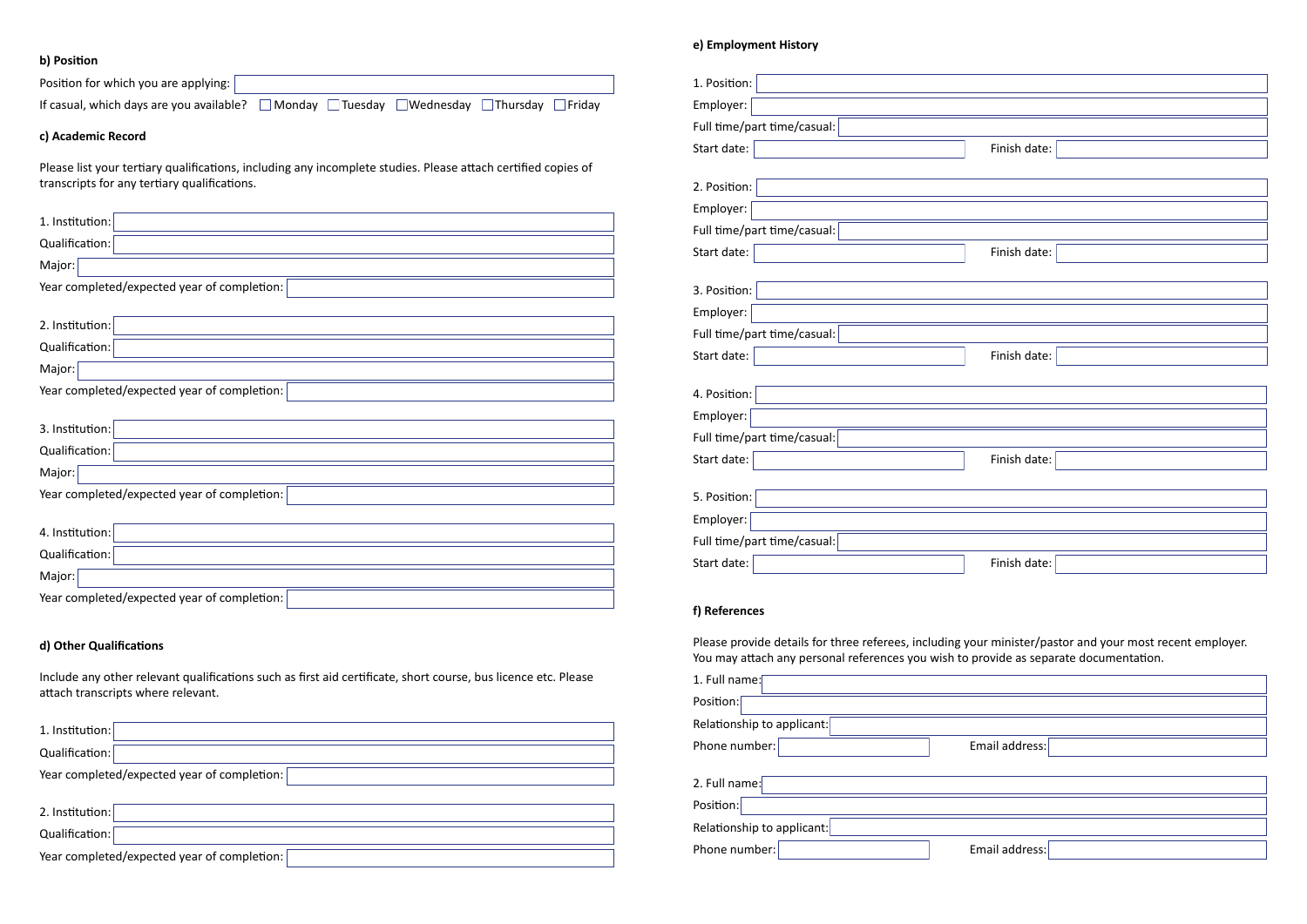| Email address:           |
|--------------------------|
|                          |
|                          |
| (full name of applicant) |
|                          |

declare that the information I have provided in this application and any documents accompanying is true.

| Signature: | Data |
|------------|------|
|            |      |
|            |      |
|            |      |

## Part 2: Statement of Faith

*Please read and consider the following Statement of Faith and be prepared to discuss and comment on it.*

**I affirm** the following to be true and declare my commitment to living in accordance with these truths as a servant of Christ:

The Bible is God's personal words to us announcing and explaining the Good News of salvation through the person and work of Christ. The Bible bears the authority, power and presence of God himself as he speaks these words to us. His words are complete. We cannot add to, subtract from or change them. They speak to all cultures and societies.

God has also revealed himself in his creation and in human nature. Every human being therefore knows that God exists, that he is powerful and that God is justly angry with mankind and therefore we are all without excuse. This revelation offers no way of salvation and so the natural reaction is to suppress this knowledge of God or replace God with gods of our own imagination. The knowledge of the way of salvation is revealed only through the Bible.

God has also graciously allowed all humanity to have a measure of knowledge and understanding of his creation such that were we to live in peace and unity there would be nothing on this earth that mankind could not accomplish. This knowledge and understanding, being then distorted by sinful belief, is confused, and to varying degrees becomes damaging and dysfunctional. All knowledge and understanding needs to develop within the framework of God's self-revelation.

There is only one God who exists in three persons, who are revealed to be the Father, the Son and the Holy Spirit. Each person is equal and all of God. God has no parts or dimensions. Each person relates to the others in intimate love and perfect fellowship. Each person carries out distinct roles and functions.

God is not a part of the created order. He exists independently and yet he is intimately involved in his creation. God is infinite, eternal and unchangeable in his being, love, wisdom, power, holiness, justice, goodness and truth. All that exists, including time and space, has been created by him and continues to operate and exist only by his word and power. There is nothing that happens that has not been planned by God, whether good or evil. His plans and purposes cannot be thwarted in any way by any person or power. God created all that is not God. He did so to glorify himself. We exist for his glory which gives our lives eternal meaning and significance.

God created human beings in his image to glorify God and enjoy him forever. Being created in the image of God, though now damaged by Adam's sin, sets us apart from and over all other creatures. The image of God is the whole person, and cannot be limited to an ability or character trait.

When the first man (Adam) chose to disobey God in hope of being God's equal, he and all his descendants, being born under his leadership, were then separated from God. Since God put all of the creation under the rule of mankind, Adam's rebellion caused his creation to no longer operate in accordance with God's design. Sin had entered the world and the original beauty of creation began to be destroyed, including our relationship with God, our relationships with each other, our bodies, minds, attitudes, emotions and the environment around us. Since then people have used everything and everyone for the selfishness of human pride, motivated by personal pleasure, greed and glory rather than for the glory of God.

Being 'dead in sin' – separated from God by that first sin – every human being is conceived and born an enemy of God, damaged by the effects of sin, unable and unwilling to accept the truth about God, or to do anything that would be acceptable in God's sight without God's initiative.

From before creation, God, in his mercy and grace, planned to save some of humanity through Christ. The penalty for sin is death. Because God is just, the penalty for sin must be paid. So God himself became a man, Jesus. He was born of a virgin, lived a sinless life, defeated Satan, and died in the place of all who, by God's grace and enabling, would repent and entrust themselves to him for salvation. Having satisfied the justice of God, Jesus rose from the dead, ascended into heaven and continues as the head of a redeemed humanity, being those people whom he chose before He created the world. From heaven he then poured out the gift of the Holy Spirit upon his redeemed people. At conversion, each believer receives the Holy Spirit, the indwelling presence of God, to empower us for Christ's service and ministry to a fallen world. He gives his people the abilities to build up one another to live lives transformed into the character of Christ working together in the assemblies of the church.

Every believer in Christ is commanded and sent by God to bring the Good News of this salvation to the world and, by word, action and attitude, bringing peace and grace to bear in the wider community. For any person to be saved they must hear the Gospel as revealed in the Bible, and by the grace and work of the Holy Spirit be born again, and so change their attitude, be sorry for their sin, hate it and determine to live in obedience to God, putting their trust in Christ alone for salvation. God then declares the believer to be innocent of all sin and blameless forever. This is God's work of grace in us, not a work we can do ourselves. We cannot earn it or deserve it.

The believer is adopted into God's family as a child of God, and therefore must be committed to a local church that faithfully teaches God's Word, the Bible. This involves taking one's place in the assembly of the church, serving God by working to build up fellow believers. Our aim is to glorify God, study his Word, and be transformed into the character of God while working together to bring the Gospel to the community. Worship of God is all of life.

While I submit under God to the civil authorities, I thank God for them and pray for them. I recognise that God is supreme and all authorities must ultimately answer to him.

I understand that I live as a citizen of God's Kingdom in a world ruled by a sinful humanity driven by the deceitfulness of Satan. I therefore expect and accept that I will suffer. I am determined to bear whatever God's plans for me may be, mindful of the suffering of Christ, and the grace that saves me. I acknowledge that God's will, working out in his ways and plans, is often above my understanding. I submit in faith knowing that God works all things together for the good of his people and for his glory.

As a disciple of Christ I am determined to ever seek greater knowledge, wisdom and understanding from God's word so that I will constantly put away the habits of my old sinful nature. With fervent prayer I want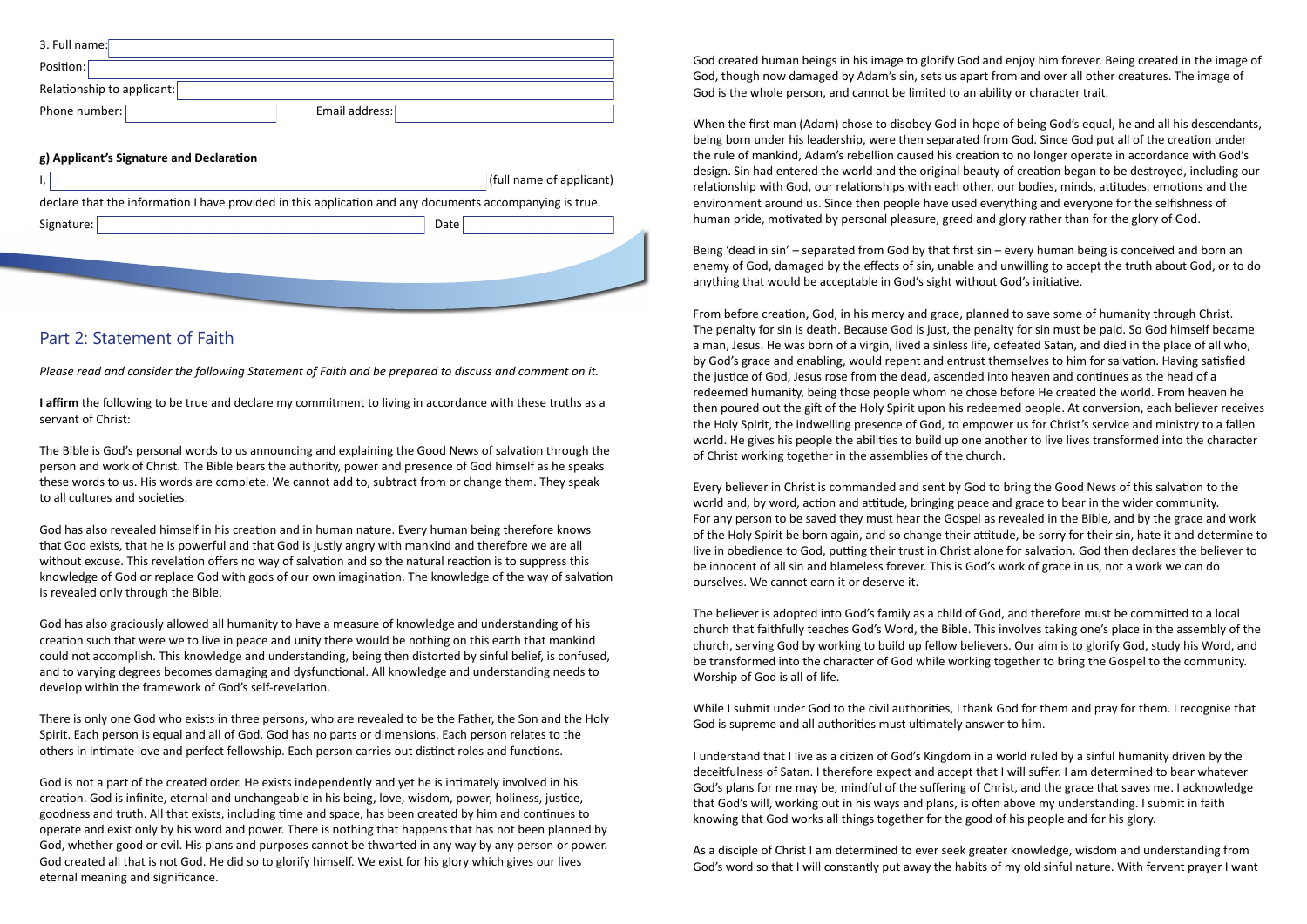to learn to live as the new creature I am in Christ, and to build up my fellow believers in faithfulness and service to him until he returns.

I look forward to the return of Christ. I believe in the physical resurrection of the dead, and the coming of a new creation. I acknowledge the certainty of final judgement for all, the reality of hell which is the fearful prospect that awaits those who do not turn to Christ. I therefore commit myself to making the most of the time I have to call all people to turn to Christ for salvation and eternal life.

I seek to serve and be of benefit to the local community through the ministry of Christian schools as a means to teach and model the Gospel and equip children and young people to live in God's world, God's way as God's image according to God's Word. This involves the teaching of the Bible, engaging with the scholarship and culture of our society through the teaching of the required curriculum from a Christian perspective and analysis. This is done with love and care for each person and family making up the school community.

## Part 3: Theology

### 1. Christian Doctrine

a) What do you believe regarding the sovereignty of God in creation and redemption?

b) What is your understanding of sin and its consequences?



c) How do you believe a person is saved?

d) What are your views on the Bible?

e) What do you believe about Jesus Christ?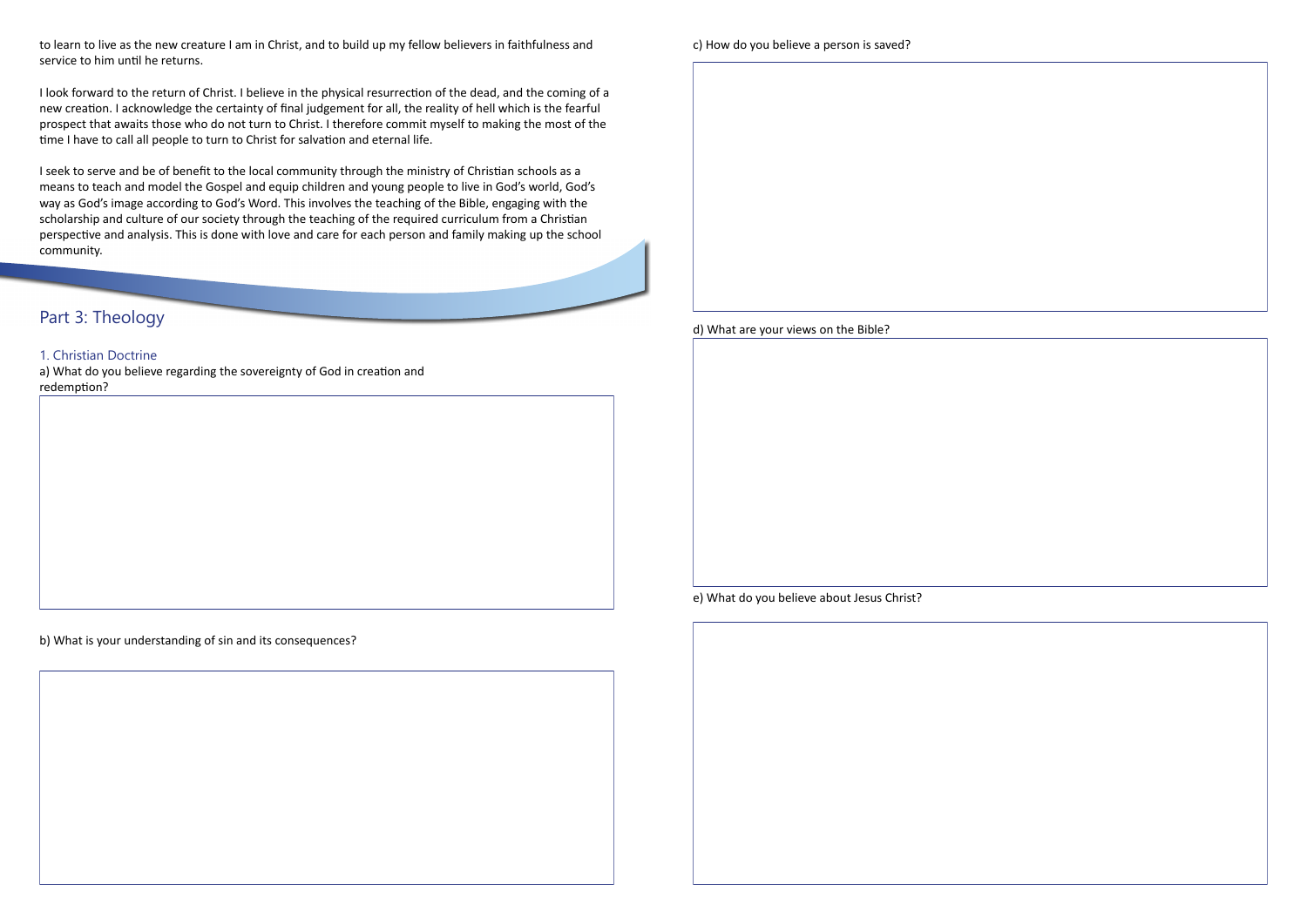g) What is a person's task in the world?

| 2. Christian Life                                          |
|------------------------------------------------------------|
|                                                            |
| a) How often do you attend church?                         |
|                                                            |
| b) What does your present/past church involvement include? |
|                                                            |

d) Which Christian books have been influential in your development as a Christian?

e) What are your main objectives as a Christian?